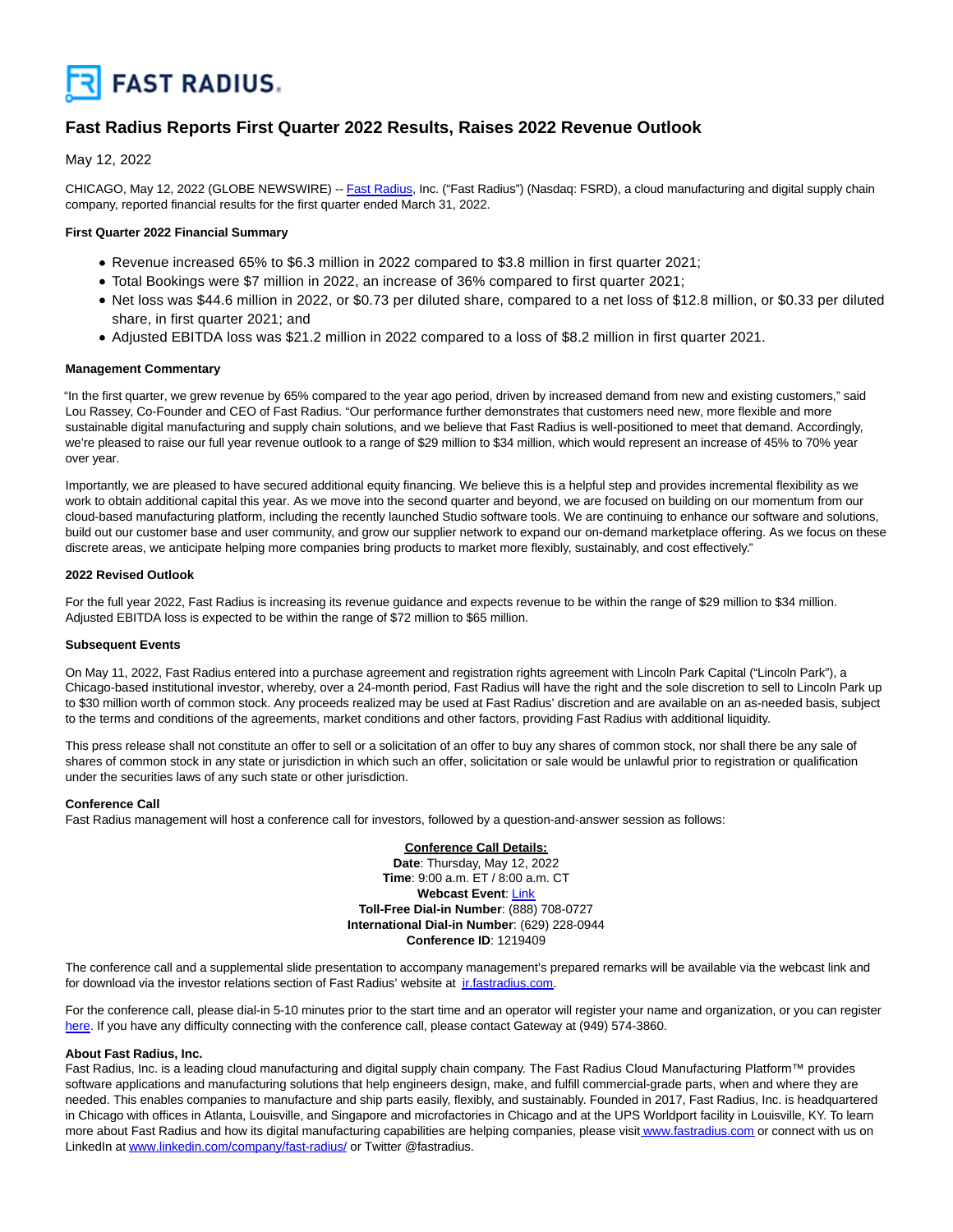#### **Non-GAAP Financial Measures**

This press release and the accompanying tables contain financial measures that are not calculated in accordance with U.S. GAAP. The non-GAAP financial measures include EBITDA (earnings before interest, taxes, depreciation and amortization) and adjusted EBITDA. Adjusted EBITDA excludes special items. Special items are excluded because they are highly variable or unusual, and of a size that may substantially affect Fast Radius' reported operations for a period.

For the quarter ended March 31, 2022, special items include the change in fair value of warrant liabilities, the change in fair value of derivative liabilities and transaction costs. These items are excluded because they are highly variable or unusual and of a size that may substantially impact Fast Radius' reported operations for a period. Additionally, stock-based compensation expense is excluded as a special item to facilitate an evaluation of current and past operating performance and is consistent with how management and Fast Radius' board of directors assess performance.

Non-GAAP financial measures may enhance an understanding of Fast Radius' operations and may facilitate an analysis of those operations, particularly in evaluating performance from one period to another. Management believes that non-GAAP financial measures, when used in conjunction with the results presented in accordance with U.S. GAAP and the reconciliations to corresponding U.S. GAAP financial measures, may enhance an investor's overall understanding of Fast Radius' past financial performance and prospects for the future. Accordingly, management uses these non-GAAP measures internally in financial planning. This information should be considered in addition to, and not as substitutes for, information prepared in accordance with U.S. GAAP.

Fast Radius is unable to present a quantitative reconciliation to the most directly comparable U.S. GAAP measure for the forward-looking non-GAAP financial measure used in this presentation without unreasonable effort as certain items that impact this measure, such as the potential impact of future business or asset acquisitions or dispositions, the changes in the fair value of financial instruments or other unusual or infrequently occurring items that may occur later in 2022 have not yet occurred, are sometimes out of Fast Radius' control and cannot be predicted.

## **Total Bookings**

Total Bookings is a metric Fast Radius uses to forecast long-term revenues and to measure the effectiveness of its sales and marketing initiatives. Total Bookings may be useful to an investor because it helps understand the potential growth trajectory of revenues. Total Bookings represents the anticipated contract value of goods and services to be delivered in the future under contracts (or purchase orders) which have been executed as well as contracts under negotiation that are priced, fully scoped, verbally awarded, and expected to be executed shortly. It is anticipated that the majority of goods or services included in each booking for a given fiscal quarter will be earned as revenues within the quarter or subsequent four fiscal quarters, with the specific timing determined by the nature and scope of each individual contract (or purchase order). However, in some cases, larger than average, long-term purchase orders may have a delivery schedule that spans beyond four quarters. Executed purchase orders also may be terminated or delayed at any time by Fast Radius' customers for reasons beyond its control. To the extent projects are canceled or delayed, the anticipated timing of Fast Radius' revenues could be materially adversely affected.

## **Cautionary Statement Regarding Forward-Looking Statements**

This press release contains certain forward-looking statements within the meaning of the federal securities laws. These forward-looking statements generally are identified by the words "believe," "project," "expect," "anticipate," "estimate," "intend," "strategy," "future," "scales," "representative of," "valuation," "opportunity," "plan," "may," "should," "will," "would," "will be," "will continue," "will likely result," and similar expressions. Forward-looking statements are predictions, projections and other statements about future events that are based on current expectations and assumptions and, as a result, are subject to risks and uncertainties. Many factors could cause actual future events to differ materially from the forward-looking statements in this press release, including but not limited to: (i) the risk that Fast Radius is unable to obtain additional funding on terms that are acceptable to Fast Radius or at all; (ii) the outcome of any legal proceedings that may be instituted against Fast Radius, including following the consummation of the business combination (the "Transaction"), (iii) the ability to maintain the listing of Fast Radius' securities on a national securities exchange, (iv) changes in the competitive industries in which Fast Radius operates, variations in operating performance across competitors, changes in laws and regulations affecting Fast Radius' business and changes in the combined capital structure, (v) the ability to implement business plans, forecasts, and other expectations after the completion of the Transaction, and the ability to identify and realize additional opportunities, (vi) risks related to the uncertainty of Fast Radius' projected financial information, (vii) risks related to Fast Radius' potential inability to become profitable and generate cash, (viii) current and future conditions in the global economy, including as a result of the impact of the COVID-19 pandemic or the armed conflict between Russia and Ukraine, (ix) the risk that demand for Fast Radius' cloud manufacturing technology does not grow as expected, (x) the ability of Fast Radius to retain existing customers and attract new customers, (xi) the potential inability of Fast Radius to manage growth effectively, (xii) the potential inability of Fast Radius to increase its cloud manufacturing capacity or to achieve efficiencies regarding its cloud manufacturing process or other costs, (xiii) the enforceability of Fast Radius' intellectual property rights, including its copyrights, patents, trademarks and trade secrets, and the potential infringement on the intellectual property rights of others, (xiv) Fast Radius' dependence on senior management and other key employees, (xv) the risk of downturns and a changing regulatory landscape in the highly competitive industry in which Fast Radius operates, and (xvi) costs related to the Transaction and the failure to realize anticipated benefits of the Transaction or to realize estimated pro forma results and underlying assumptions. The foregoing list of factors is not exhaustive. You should carefully consider the foregoing factors and the other risks and uncertainties more fully described in Fast Radius' filings with the Securities and Exchange Commission, including its Form 10-K for the year ended December 31, 2021 and Form 10-Q for the quarter ended March 31, 2022 and other periodic reports. These filings identify and address other important risks and uncertainties that could cause actual events and results to differ materially from those contained in the forward-looking statements. Forward-looking statements speak only as of the date they are made. Readers are cautioned not to put undue reliance on forward-looking statements, and Fast Radius assumes no obligation and does not intend to update or revise these forward-looking statements, whether as a result of new information, future events, or otherwise. Fast Radius does not give any assurance that it will achieve its expectations.

#### **Contacts**

Fast Radius Investor Relations Cody Slach, Alex Thompson (949) 574-3860 [FastRadius@GatewayIR.com](https://www.globenewswire.com/Tracker?data=amnPtHk1xuFOVcdHXU8g7RKhZun4sYOr5vsoSbuyme7fkcumbmgmHXXFGIBlXafhfROaWW-hXtgWUReMEXFwEuovlvOeWWUB0eakkdGFKMY=) 

Fast Radius Public Relations Morgan Scott (312) 465-6345 [PR@FastRadius.com](https://www.globenewswire.com/Tracker?data=po7zZDBucrtZWAi0VPS6QZXaPNZs6s4z2EFjnzisr9zIKOdmUIKYwzL6IZztlSc8zoJ-HV4hTMJY7OmeUgIxmg==)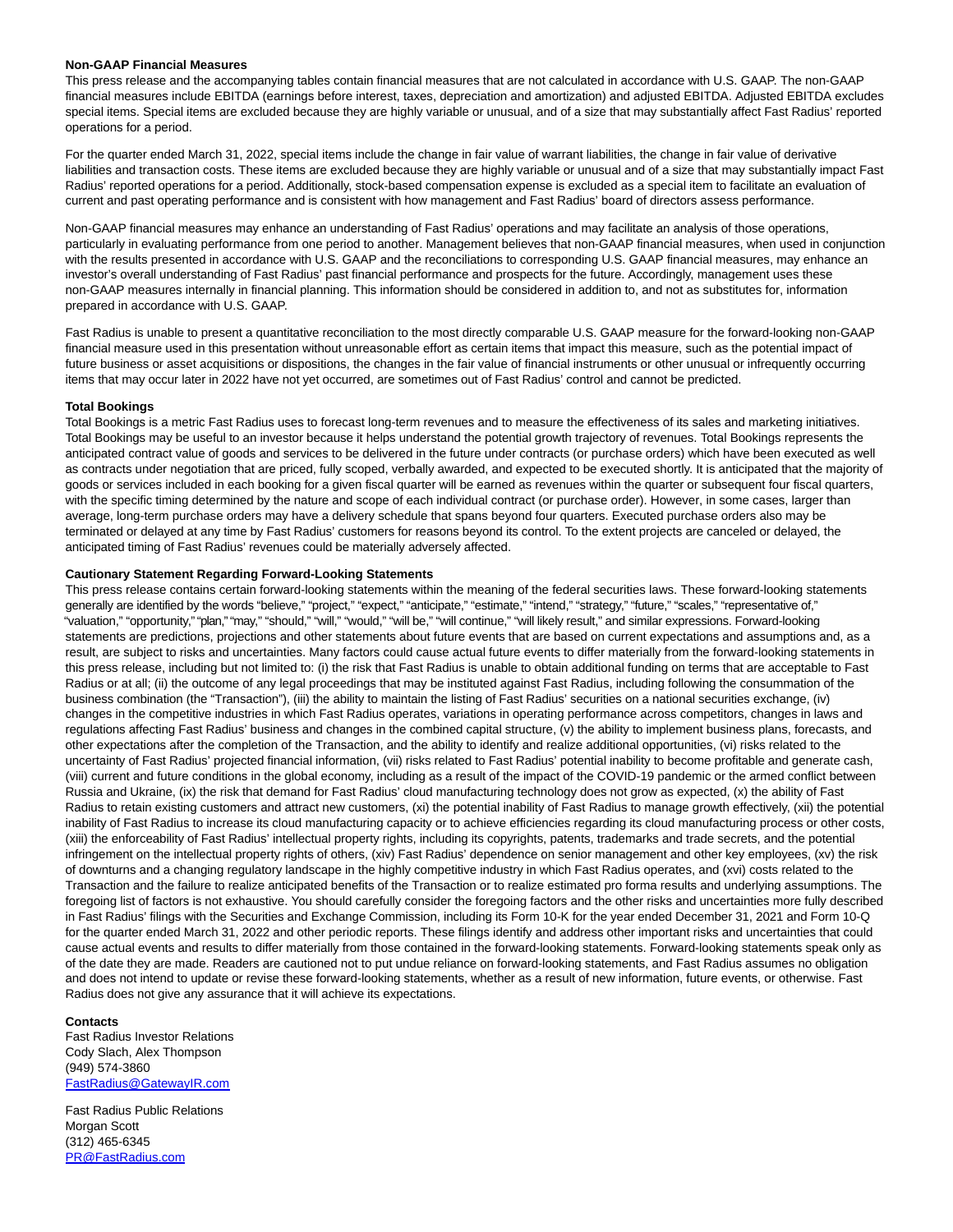# **Fast Radius, Inc. Consolidated Balance Sheets (Unaudited) (in thousands)**

|                                                                                                                                                                      | March 31, 2022 |            | December 31,<br>2021 |            |
|----------------------------------------------------------------------------------------------------------------------------------------------------------------------|----------------|------------|----------------------|------------|
| <b>Assets</b>                                                                                                                                                        |                |            |                      |            |
| <b>Current assets</b>                                                                                                                                                |                |            |                      |            |
| Cash and cash equivalents                                                                                                                                            | \$             | 57,360     | \$                   | 8,702      |
| Accounts receivable, net of allowances for doubtful accounts of \$850 and \$930, respectively                                                                        |                | 7,249      |                      | 7,015      |
| Inventories                                                                                                                                                          |                | 766        |                      | 449        |
| Prepaid production costs                                                                                                                                             |                | 695        |                      | 987        |
| Prepaid expenses and other current assets                                                                                                                            |                | 10,506     |                      | 4,422      |
| <b>Total current assets</b>                                                                                                                                          |                | 76,576     |                      | 21,575     |
| <b>Non-current assets:</b>                                                                                                                                           |                |            |                      |            |
| Property and equipment, net                                                                                                                                          |                | 10,526     |                      | 9,528      |
| Other non-current assets                                                                                                                                             |                | 3,555      |                      | 535        |
| <b>Total assets</b>                                                                                                                                                  | \$             | 90,657     | \$                   | 31,638     |
| Liabilities and stockholders' equity (deficit)                                                                                                                       |                |            |                      |            |
| <b>Current liabilities</b>                                                                                                                                           |                |            |                      |            |
| Accounts payable                                                                                                                                                     | \$             | 3,764      | S                    | 3,987      |
| Accrued compensation                                                                                                                                                 |                | 3,500      |                      | 3,097      |
| Accrued and other liabilities                                                                                                                                        |                | 16,495     |                      | 11,610     |
| Advances from customers                                                                                                                                              |                | 95         |                      | 258        |
| Accrued liabilities - related parties                                                                                                                                |                | 2,888      |                      | 2,513      |
| Warrant liability                                                                                                                                                    |                |            |                      | 2,968      |
| Current portion of term loans                                                                                                                                        |                | 18,463     |                      | 13,266     |
| <b>Total current liabilities</b>                                                                                                                                     |                | 45,205     |                      | 37,699     |
| Other long-term liabilities                                                                                                                                          |                | 48         |                      | 396        |
| Warrant liability                                                                                                                                                    |                | 2,500      |                      |            |
| Term loans - net of current portion and debt issuance costs                                                                                                          |                | 10,458     |                      | 16,776     |
| Related party convertible notes and derivative liability                                                                                                             |                |            |                      | 16,857     |
| <b>Total liabilities</b>                                                                                                                                             |                | 58,211     |                      | 71,728     |
| Commitment and contingencies                                                                                                                                         |                |            |                      |            |
| Stockholders' equity (deficit)                                                                                                                                       |                |            |                      |            |
| Common stock, \$0.0001 par value, authorized 350,000,000 shares; issued 73,041,156 and 39,656,951 shares<br>as of March 31, 2022 and December 31, 2021, respectively |                | 7          |                      | 4          |
| Additional paid-in capital                                                                                                                                           |                | 225,373    |                      | 83,399     |
| <b>Accumulated Deficit</b>                                                                                                                                           |                | (192, 934) |                      | (123, 493) |
| Total stockholders' equity (deficit)                                                                                                                                 |                | 32.446     |                      | (40,090)   |
| Total liabilities and stockholders' equity (deficit)                                                                                                                 | \$             | 90,657     | \$                   | 31,638     |
|                                                                                                                                                                      |                |            |                      |            |

# **Fast Radius, Inc. Consolidated Statements of Net Loss (Unaudited) (in thousands)**

|                            | Three Months Ended March 31, |        |    |       |
|----------------------------|------------------------------|--------|----|-------|
|                            |                              | 2022   |    | 2021  |
| Revenues                   | \$                           | 6,262  | \$ | 3,796 |
| Cost of revenues           |                              | 5.629  |    | 2,966 |
| <b>Gross Profit</b>        |                              | 633    |    | 830   |
| <b>Operating expenses</b>  |                              |        |    |       |
| Sales and marketing        |                              | 6,336  |    | 3,469 |
| General and administrative |                              | 38,225 |    | 7,712 |